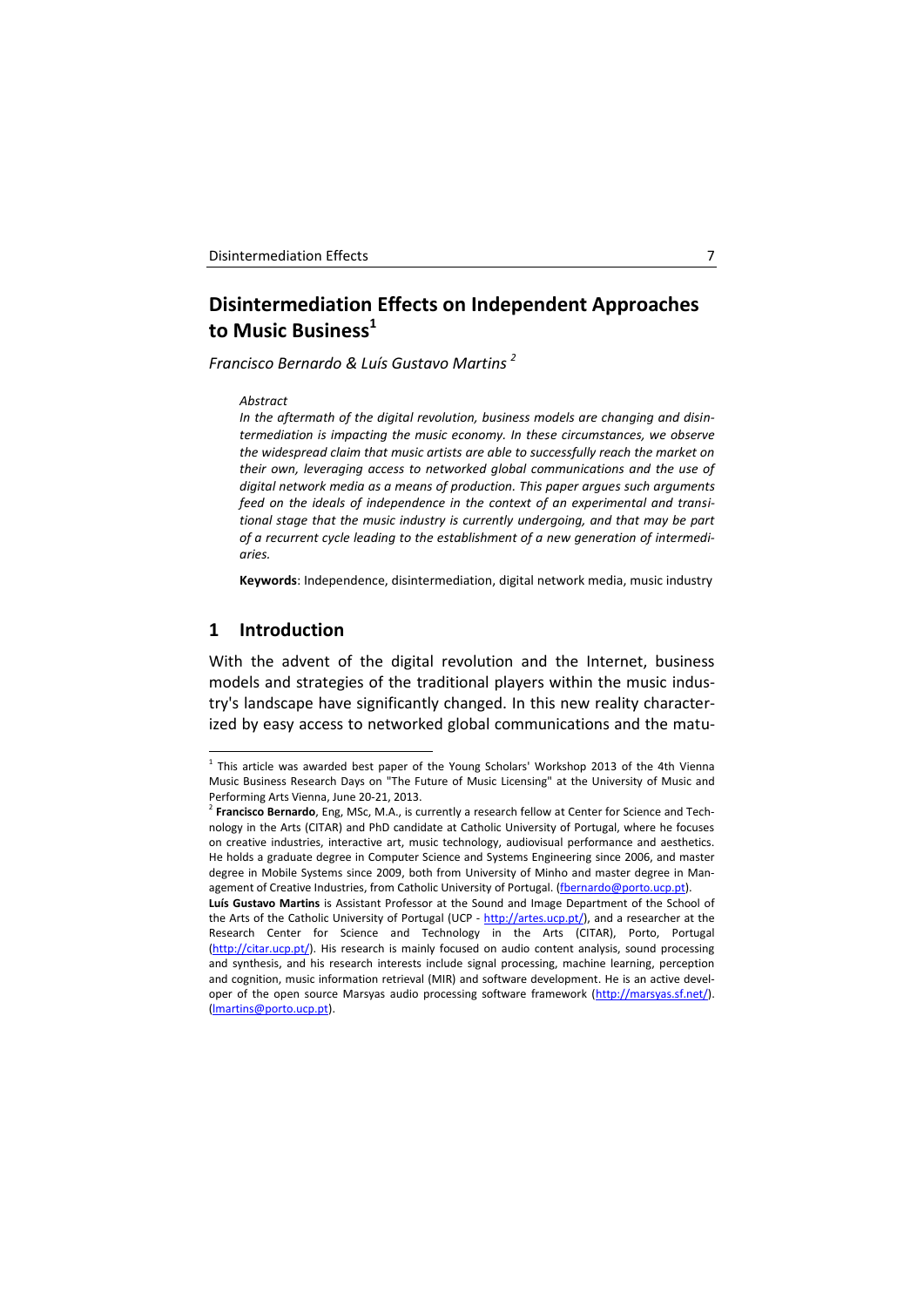ration of Web technologies, the effects of disintermediation are increasing (Chircu & Kauffman 1999: 112-114). The major record labels that created and developed a lucrative business model and had been the main driver of the industry over the past few decades, have been badly hit (Young & Collins 2010: 341). They have been reducing investment by cutting costs, laying off staff, and contracting ever fewer artists, mostly those who have proved themselves in the independent circuit (Dahl 2009: 210).

At this juncture, independent music production has become the most significant model of production (Hracs 2013: 6). With the introduction of digital technologies and the decrease of production costs, independent artists are making extensive use of home studios for production, and of digital networked media for dissemination and promotion (Leyshon 2009: 25). These platforms are continuously emerging with open and decentralized business models that take advantage of social networks and community resources (Benkler 2006: 138).

Digital networked media can be considered as a means of production within the context of a transformed music culture, that shifted from a push music culture, in which the few produce for the many, to a networked on-demand music culture, in which networks enable participation through music-related activities such as production, publishing, commenting and sharing (Winter 2012: 47). By offering affordances based on functions that typically integrate the value chains of traditional industry agents (record labels, distributors, record promoters, radio stations, etc.), these platforms are an example of media innovation that may support alternatives to an artist's autonomous and independent approach to his creative and business endeavours, as well as a more direct and successful relation with the consumer of his music.

The purpose of this paper is to discuss and to understand how the conditions and the affordances of digital network media, as a means of production and allocation, seem to affect intermediation processes in the independent sector of the music economy. Traditional intermediaries of the music industry organized these processes, but "ordinary people", "artists" and their networks are now able to have control of them.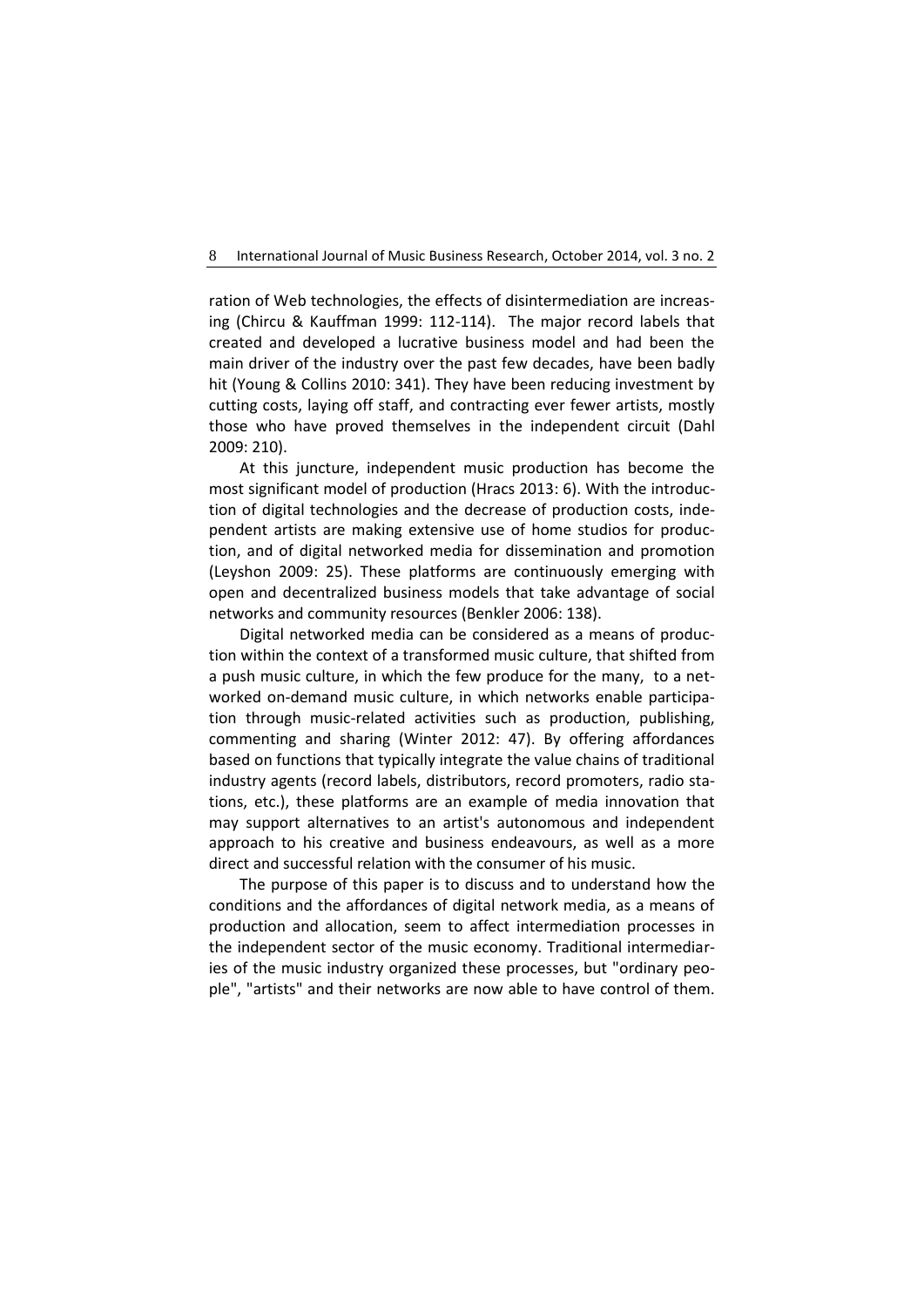The new business models that are developing in the digital networked media may help to understand the transformation of relationships within the context of contemporary independent music business.

We start by contextualizing the emergence and motivation of independent music artists. We then propose that disintermediation may support independent and do-it-yourself (DIY) approaches to music business, to which the affordances of digital networked media offerings contribute. Based on empirical support on disintermediation in independent music production, we will discuss how and to what extent the business approaches are changing. Finally we will address how disintermediation fits in with media innovation and explain how the music industry may be going through transitional stage that is part of a recurrent cycle leading to the establishment of a new system and new intermediaries.

# **2 Contextualizing the emergence and motivation of independent music artists**

Within the context of the music industry, the term 'independent' or 'indie' is aplied to agents with no ties to a major record corporation. It derives from the industrial organization behind it, the independent record company (Hesmondhalgh 1999: 35) and it is commonly applied to music artists and business professionals.

Hibbett (2005) contextualizes the political ideals behind the indie music movement as derived from the punk and anarchist ideals of democratization, decentralization and free access to the music market. The indie music movement *"demonstrates the principles and politics of a 'superior' art"* in which *"obscurity becomes a positive feature, while exclusion is embraced as the necessary consequence of the majority's lack of 'taste'"* (Hibbett 2005: 34). Indie correlates to artistic integrity, aesthetic quality and to the cutting edge; it stands as both 'trendy' and exclusive, acquiring meaning from opposition to the mainstream, in a perpetual construction that seeks and encompasses novelty (Hibbett, 2005: 58).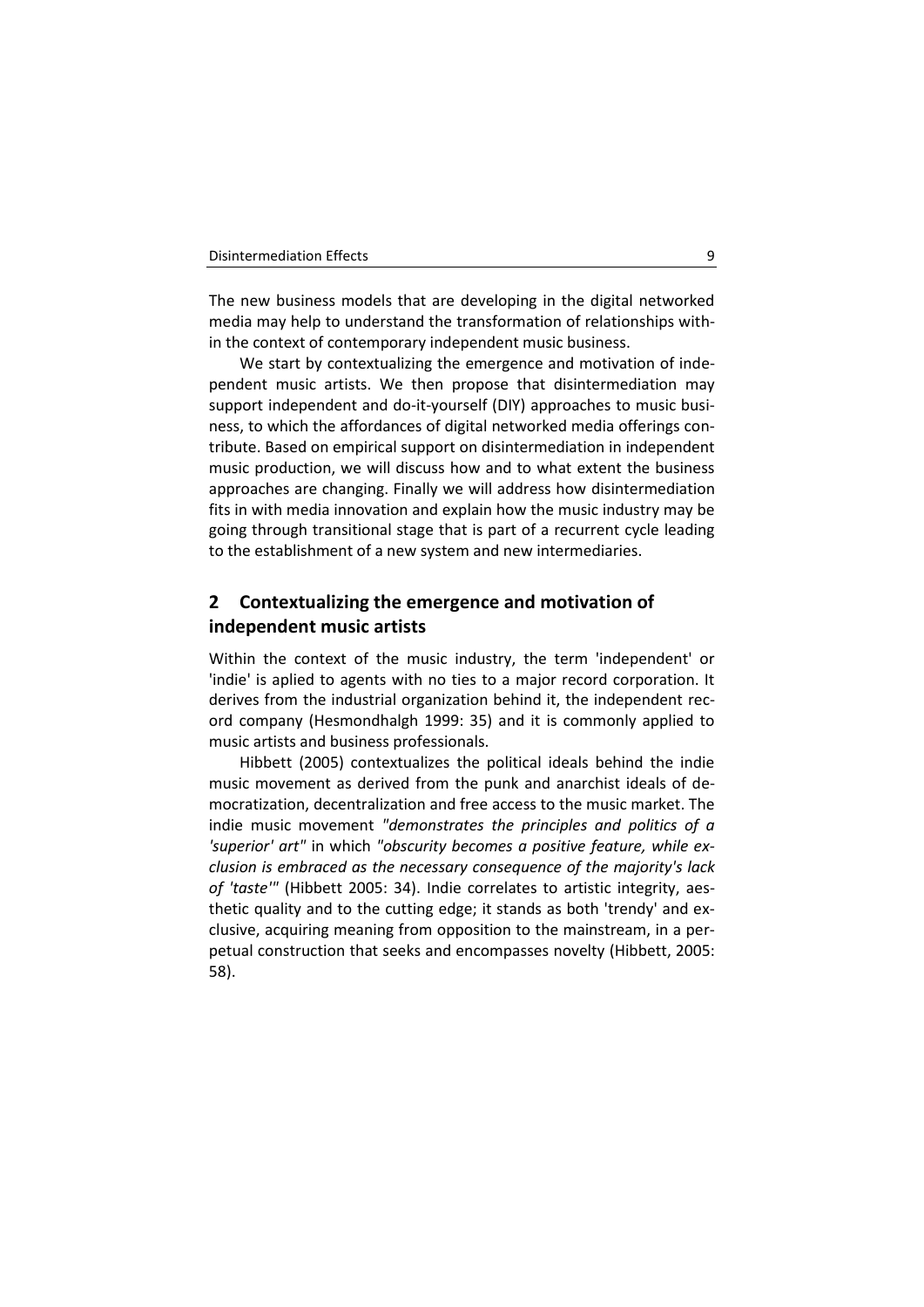However, capital markets conflict with the ideals and political background of the independent movement. Hesmondhalgh (1999: 35-36) analysed the causes and the consequences that pushed independent record companies to adopt the practices of professionalization and partnerships with major corporations. Factors identified include working in a high-pressure business and industry, facing a high risk of bankruptcy, work overload and general management difficulties based on the dilution of personal and professional life areas and relationships. Nonetheless, professionalization was seen as undermining the 'indie' principles, given the implied compromises needed to secure commercial success and pecuniary rewards to the detriment of the original purism and idealism. Such circumstances led independants to professionalize to better cope with the industry's needs and by overriding the original ideals of independence and 'selling out', while driving other musicians and staff out of the industry (Hesmondhalgh 1999: 35-36).

With the restructuring of the music industry, following the digital revolution, independent music production has evolved from a niche market position to a mainstream model (Hracs 2012: 6). In the predigital revolution, *"traditional independent production was really an ad hoc system with inherent limitations"* (ibid.: 454); money and specialized professionals were required even for basic productions and distribution was limited to the streets and after-shows (ibid.). With the introduction of digital technologies and the decrease in production costs, home studios emerged, and music production was made more accessible to the general public (Leyshon 2009: 25). Independent artists are now making extensive use of home studios for production, and of digital networked media for global dissemination and promotion. However, while this may better provide them with a long sought-after autonomy and creative control over their music, it also demands more effort from a variety of required activities including musicianship, performance, technical, through to business aspects.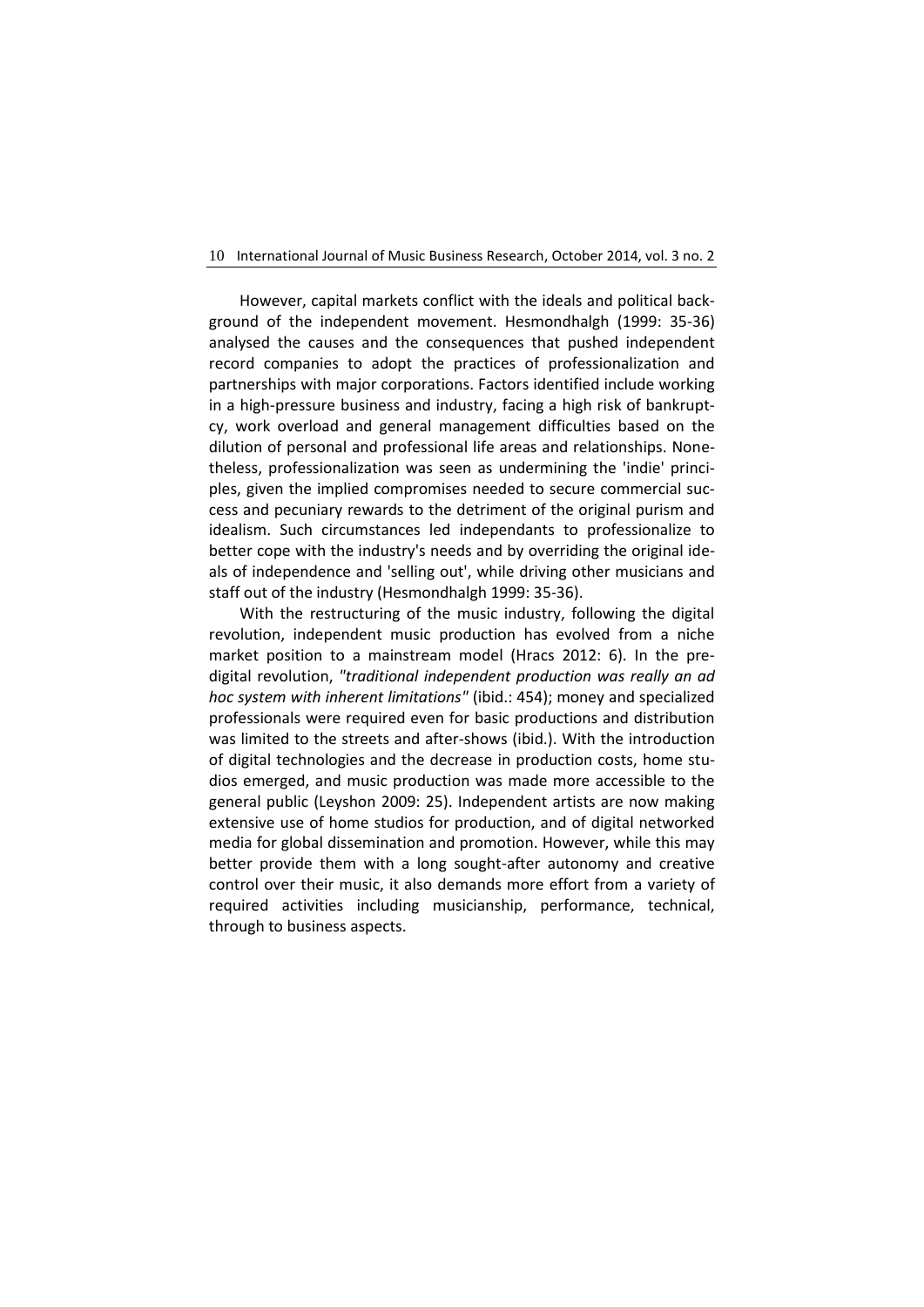# **3 Disintermediation as a support for independent and DIY approaches to music business**

In economics, an intermediary offers intermediation services between two trading parties, a supplier and a costumer, or between other intermediaries. The intermediary acts as a channel for goods or services offered by the supplier, providing added value to the transaction. Disintermediation, also known as "cutting out the middleman", occurs when intermediaries are removed from the supply chain. The term was first used as a result of changes in the financial services industry, with the diversion of savings from bank accounts with low interest rates to direct investment in other financial instruments (Gellman 1996: 2). Several factors seem to explain this phenomenon such as the supplier's internalization of activities traditionally performed by intermediaries (Sarkar et al. 2006) and the extent of market transparency leading to increased knowledge of supply pricing for the buyer. (Picot & Bortenlanger 2006: 117).

Benjamin & Wigand (1995) argue that, within a ubiquitous communication network such as the Internet, the ability to support direct exchanges efficiently would benefit both a producer and the consumer: the manufacturers are able to retain more surplus value or generated profits, while the consumers benefit from both a larger choice and lower prices. This is what happened with the emergence of electronic commerce at the beginning of the dot.com boom (circa 2000), which was seen as a tool of disintermediation given that the Internet would allow consumers to purchase products directly from producers. According to Whinston, Stahl & Choi (1997: 555) the emergence of technologies for electronic commerce on the Internet provides new ways of interaction between the players in a market. In fact, the use of an information technology infrastructure shortens the supply chain, cutting costs, optimizing operations, and allowing as a consequence higher value capture and redistribution of profit along the value chain.

The most clear cut example of disintermediation in the music industry is posed by so-called 'Music 2.0' (see Leonhard 2008) which claims to create a world without major record labels, building on the communica-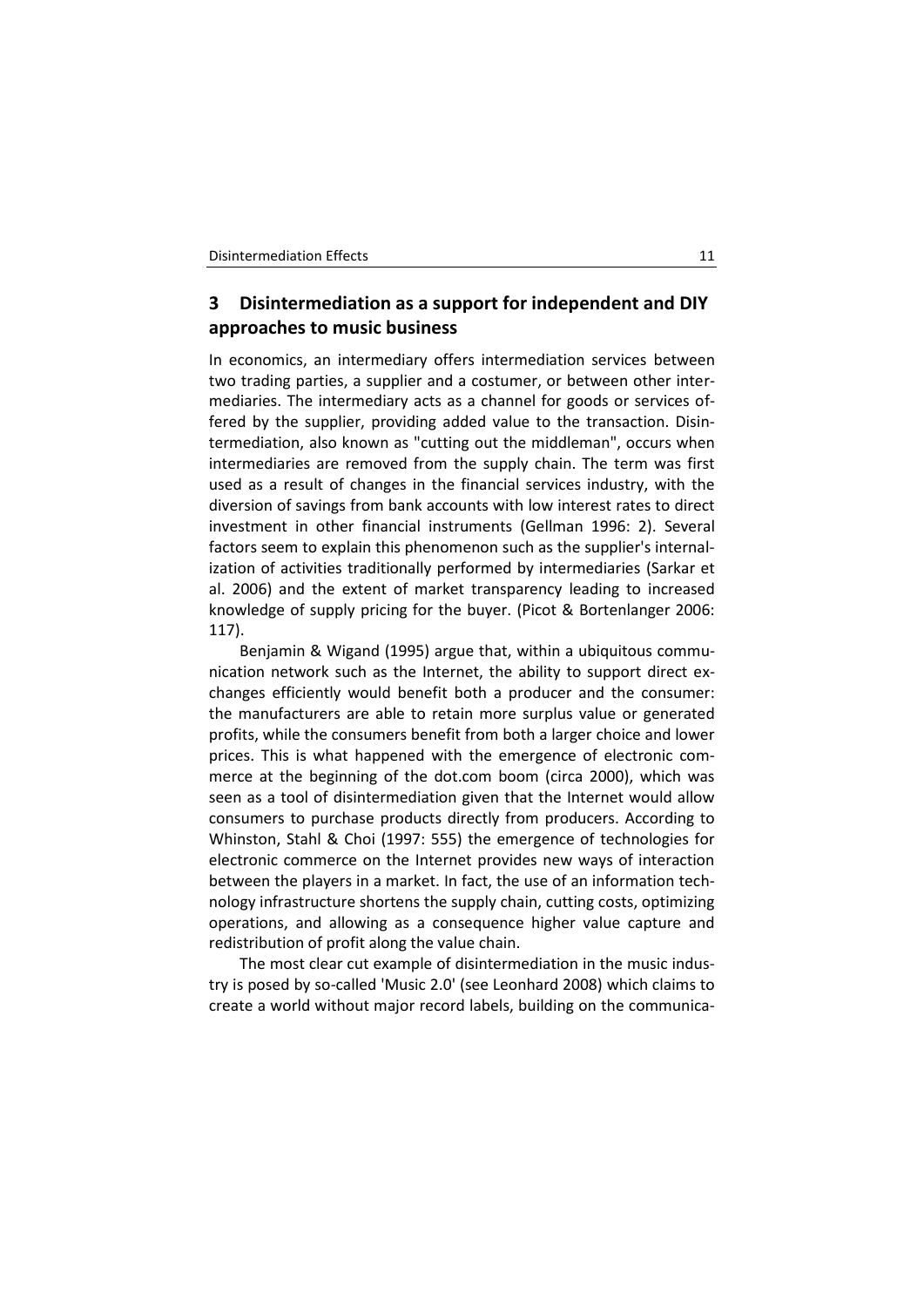tion and distribution potential of the Internet. Encompassed within the Music 2.0 ideal, is the incentive for individual musicians to adopt a do-ityourself (DIY) and direct-to-fan business approach, to build a fan base independently and publish their music using the plethora of web tools and online platforms that keep emerging in the online landscape. The underlying argument appears to have permeated throughout the media, and can be observed in studies involving groups of musical artists (Young & Collins 2010; Hracs 2012) which confirm their awareness of the fundamental importance of the direct engagement with their audiences, of the resources that are required to build this relationship, and of the role of new technologies in enabling and developing it.

# **4 The affordances of digital networked media and their contribution to the independent approach**

Perceptual psychologist James Gibson (1978: 18) introduced the concept of affordances as objective, actionable properties of objects that are perceivable as such, denoting action possibilities that an environment provides to an individual. For Norman (1988: 9), a perceived affordance is a design aspect of an object which suggests how it should be used. In recent research, Gibson's theory of affordances has been extended in several directions, from collaborative affordances (action possibilities for joint actions) (Davies et al. 2010) to instrumental, auxiliary, maintenance, aggregation and learning affordances (Kaptelinin & Nardi 2012).

We propose to use of the concept of affordance analogously to Winner's (in Benkler 2006: 17) definition of affordances as "political properties" of technologies. Benkler considers the dynamic relation that regulates the tension between the technological affordances, the social and economic practices, the law, and its consequences in the *"practices of human interaction with information, knowledge, and culture and with production and consumption"* (ibid.: 26). We look at the affordances of digital network media in the same sense as Benkler does when referring to the characteristics and functions that social software is designed with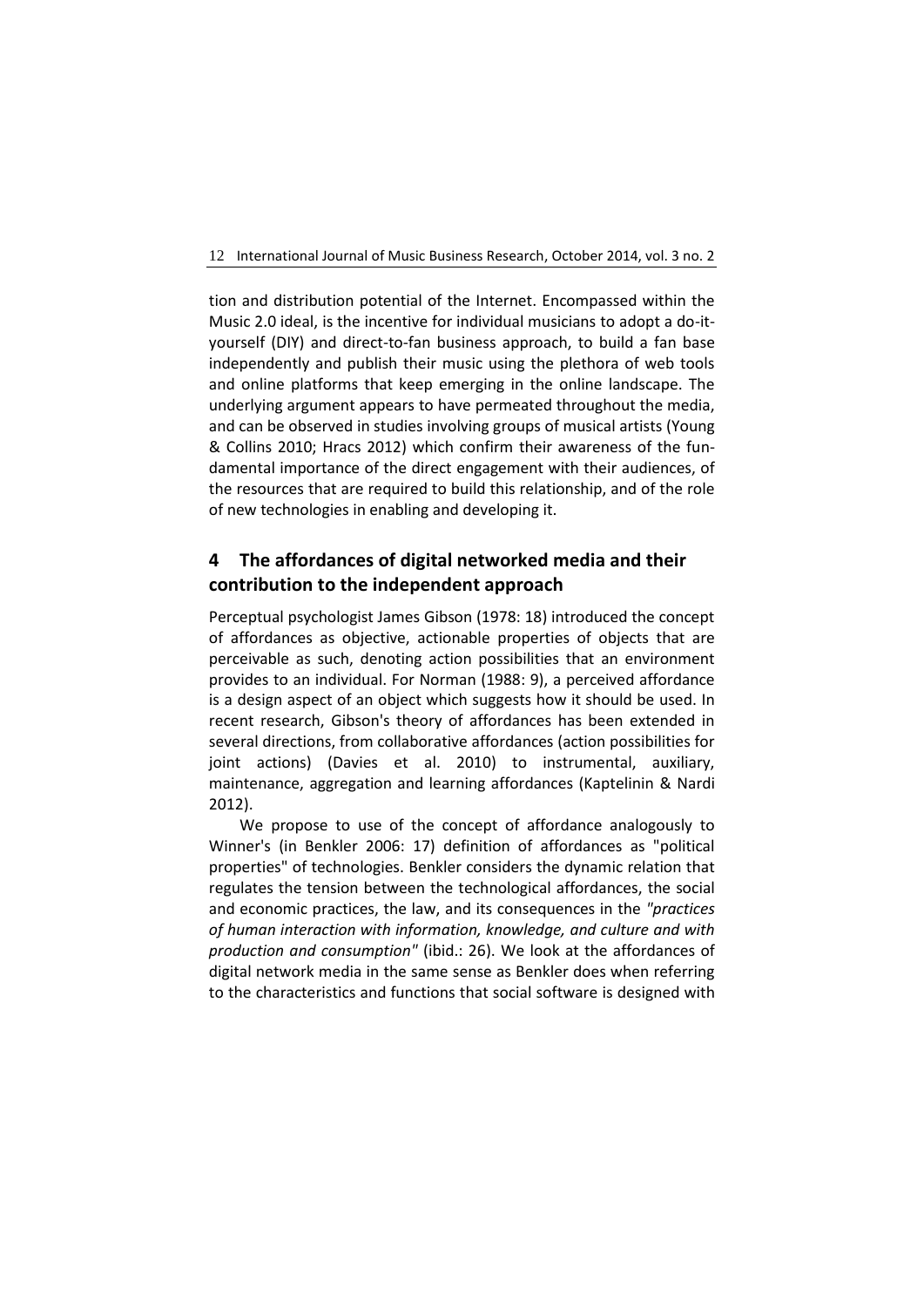and *"that have a certain social-science or psychological model of the interactions of a group"* in order to enhance the survivability and efficacy of that group (ibid.: 374).

In this sense, digital networked media provides not only effective functional elements, but also cues about their importance and the possible ways for its target audiences to interact with in order to fulfil their needs. This suggests that what needs to be done to grow a successful project is available to anyone with the knowledge to use these tools, failing which is, willing to expend the required effort to learn how to. This converges with the notion that digital networked media can be seen as means of production available to everyone (Winter, 2012).

Figure 1 presents a diagram with mappings between a sample of selected digital network media and the affordances that they provide. Overall, these platforms seem to afford many, if not all, of the functions provided by traditional intermediaries. That covers financial support, management, marketing, promotion distribution, and social affordances.

Others have provided research on the impact of digital network media on the business practices of independent music artists. Wendel (2008) examines the significance of the role that social networks play in the practices of independent music artists, both in the offline and online contexts. The author provides a com-parative analysis of two cases studies: UK-based Rough Trade independent record label (1978–1991) as an offline social network, and MySpace (2003–present) as an online social network. Wendel examines the structure and the affordances of each of the social networks, focusing on similarities and diffe-rences that have affected independent artists' practices. The author concludes that social networks are fundamental for the success of any music project, both in the context of a record label or provided by a dedicated online service.

Valladares (2011) explored the landscape that web-based and social media tools have provided for independent music producers. He identifies production, promotion, and distribution as key areas where digital network media is having a significant impact on the strategies and practices of producers of independent music. He concludes that artists have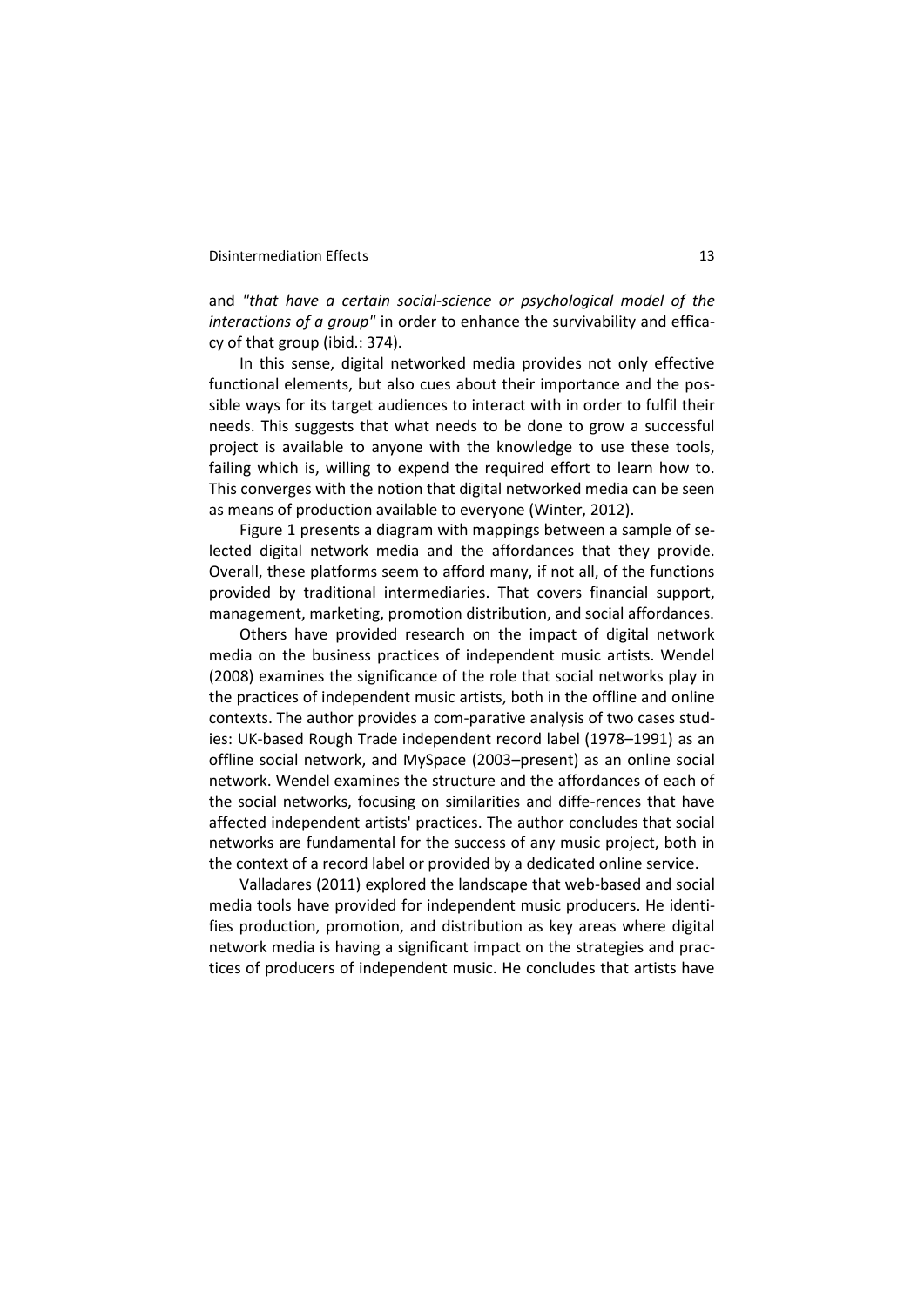a diversified and flexible approach to online social networking platforms and Internet based tools.



Figure 1: Affordances of digital network media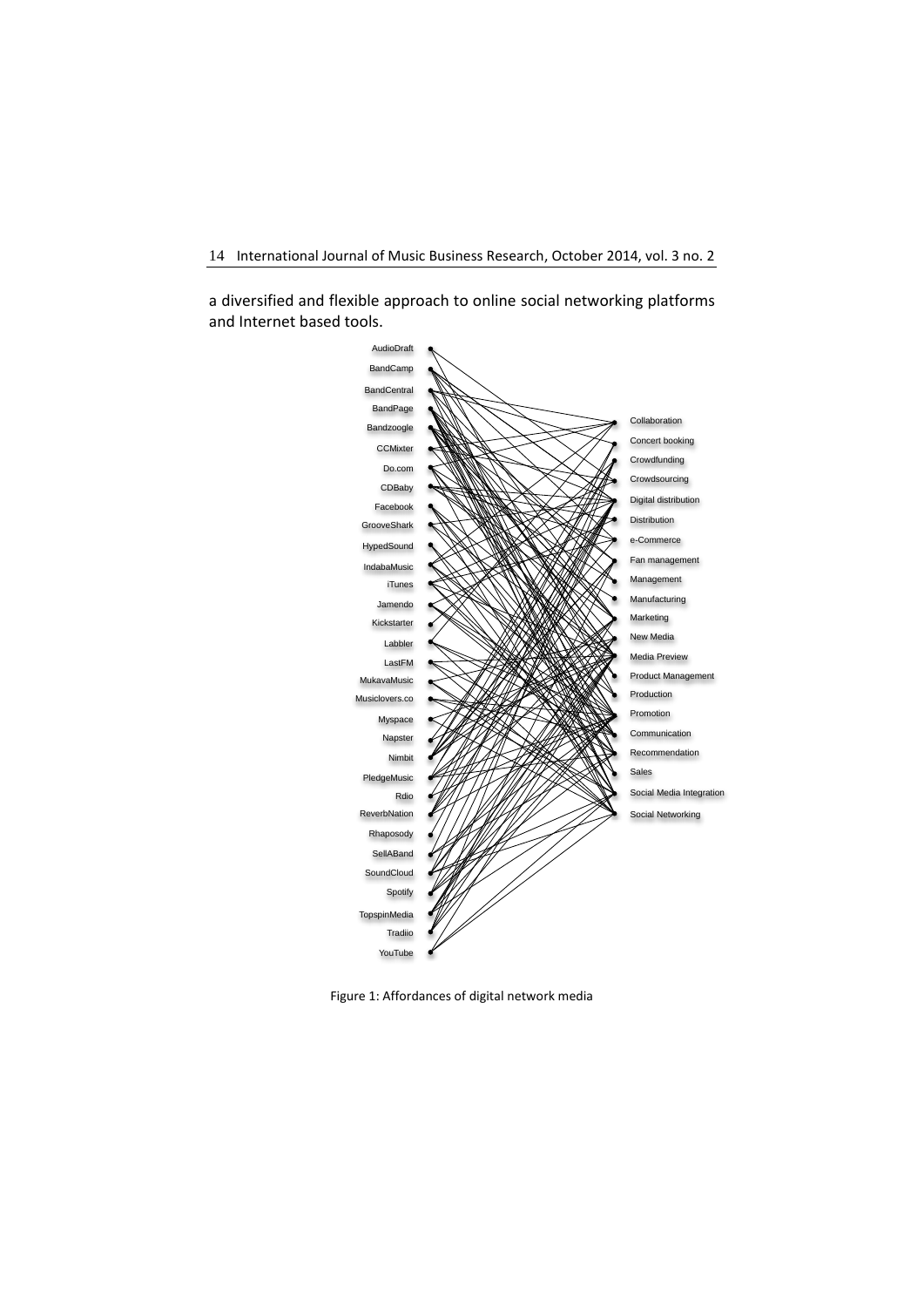Besides distribution and promotion, independent music artists may currently assume other functions performed by the traditional label. Online management tools such as project and task management applications are now delivered in the cloud as software-as-a-service. Asana<sup>3</sup>, Do<sup>4</sup> and Trello<sup>5</sup> are generic tools that enable project, task and team management in a social and collaborative environment. In fact, these have paved the way for more specialized music management applications such as ArtistGrowth<sup>6</sup> and Bandcentral<sup>7</sup>. ArtistGrowth has both web and mobile versions that help musicians and their staff to manage their careers. It provides a general utility toolset that aims to enhance the productivity of the artist, agency, manager and label, in exchange for a monthly fee. Functionalities range from smart calendarization through to financial management with revenue projections, expense tracking and reporting, facilitated submission of live set and royalty lists to BMI and ASCAP, merchandise inventory, contacts, social media and even access to an extensive database of venues, press and radio outlets.

Online social media such as Facebook, Twitter, Myspace, and YouTube, provide great tools to market products, services, and ideas. Several sites, online marketers and blogs provide guidance on how music artists can make the best use of these tools. Their use is considered essential to build awareness of music sales, ticket sales and merchandise, and for engaging with fans anywhere in the world. Other apps such as Topspin, Reverb Nation and Nimbit, are more focused on music promotion, and more oriented to the independent and DIY music artist. The Topspin web application, for instance, *"allows an artist to harvest, organize, analyse, and capitalize upon marketing information"* (Schafer, 2009). Topspin users can access recent music sales and marketing data, manage their assets catalogue, use embeddable widgets to create storefronts and acquire fans through email collection, and manage the fan base and customer orders.

 3 Asana (n.d.), retrieved June 8, 2014 fro[m http://www.asana.com](http://www.asana.com/)

<sup>&</sup>lt;sup>4</sup> Do (n.d.), retrieved June 8, 2014 from <u>http://www.do.com</u>

<sup>&</sup>lt;sup>5</sup> Trello (n.d.), retrieved June 8, 2014 from  $\frac{http://www.trello.com}{http://www.trello.com}$ 

 $\hat{\theta}$  Artist Growth (n.d.), retrieved June 8, 2014 from <u>https://artistgrowth.com</u>

<sup>&</sup>lt;sup>7</sup> Band Central (n.d.) retrieved June 8, 2014 fro[m http://www.bandcentral.com](http://www.bandcentral.com/)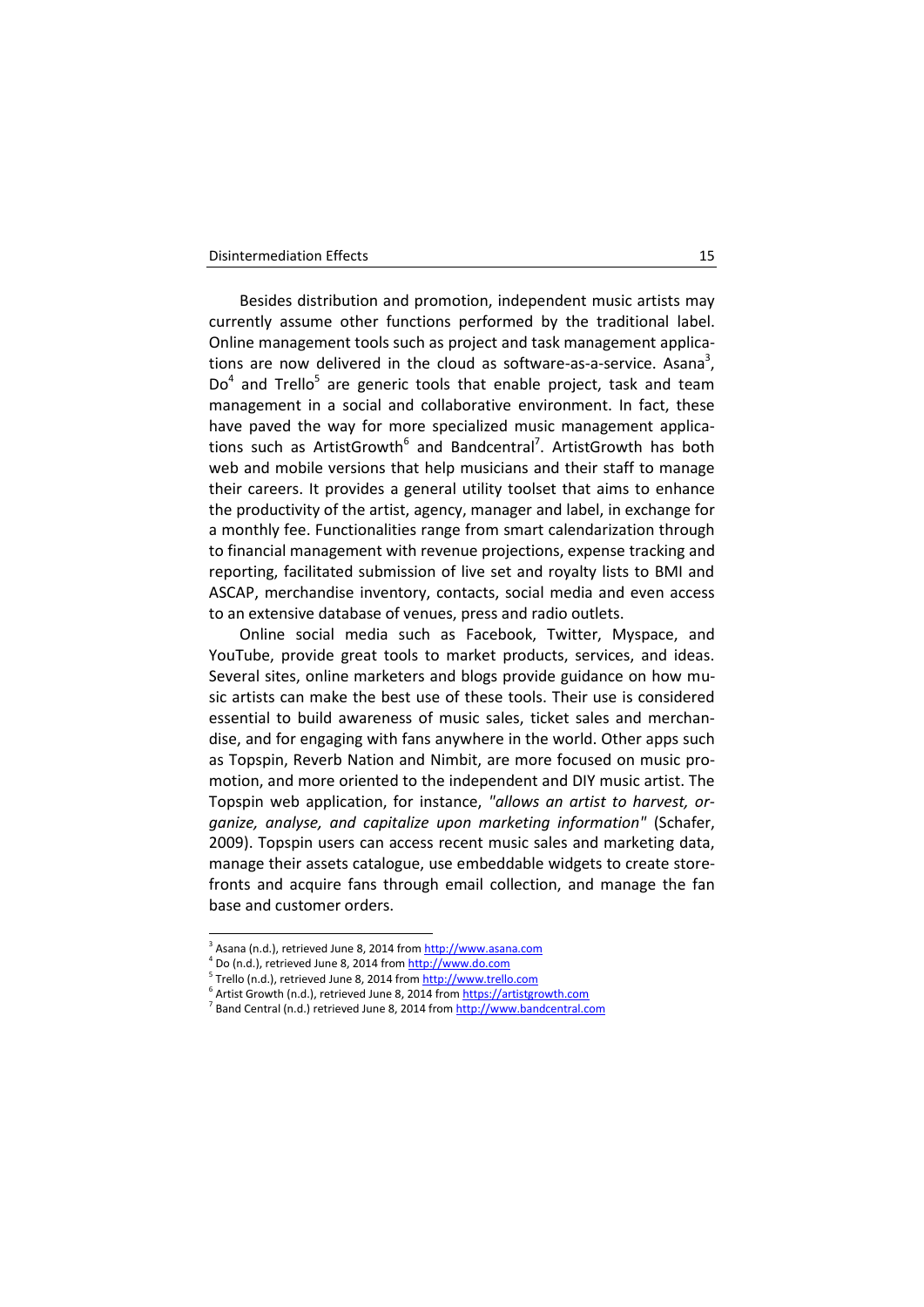A recent phenomenon is crowdfunding, a web-based funding model that potentially substitutes the funding muscle of record labels. In a crowdfunding campaign, promoters request funding from a multitude of individuals through an on-line platform, usually in return for rewards, such as future products or personalized gifts. Kickstarter<sup>8</sup>, Indiegogo<sup>9</sup> and Rockethub<sup>10</sup> are crowdfunding platforms have emerged and support different types of creative projects from musicians to filmmakers, writers, developers, visual artists, through to creative start-ups. Ordanini et al. (2009) argue that crowdfunding sites like SellABand<sup>11</sup> serve as a *"network orchestrator, in that they do not execute specific activities, but create the necessary organizational systems and conditions for resource integration among other players to take place"* (Ordanini et al. 2009: 35), and consequently, have the potential to substitute traditional intermediaries such as traditional recording companies.

These tools illustrate how particular kinds of digital networked media that potentially serve as means of production available to everyone, enable essential functions that were previously handled by record labels. Some of them are even marketed to independent artists, managers and labels. They seem to embody Music 2.0's ideals and enable disintermediation, by empowering independent and DIY artists in their business practices as suppliers internalizing traditional intermediaries' functions. However, claims such as the one underlying the Music 2.0 concept are far from universally accepted.

In a market where technology has levelled the playing field and entry barriers have been lowered, the competition levels are higher than ever before. Although DIY practicing musicians can now have full creative and business control, they face many challenges and trade-offs such as the administrative burden, the work overload, and the lack of connections and expertise in the required business areas. These issues may steal time for creativity and interfere with focus, lower the appeal for business and ultimately, compromise the quality of the artistic product.

-

<sup>&</sup>lt;sup>8</sup> Kickstarter (n.d.), retrieved June 7, 2014 from <u>http://www.kickstarter.com</u>

<sup>&</sup>lt;sup>9</sup> Indigogo (n.d.), retrieved June 7, 2014 from <u>http://www.indigogo.com</u>

<sup>&</sup>lt;sup>)</sup> RocketHub (n.d.), retrieved June 7, 2014 from <u>http://www.rockethub.com</u>

 $11$  SellABand (n.d.), retrieved June 7, 2014 from  $\frac{\text{http://www.sellaband.com}}{\text{http://www.sellaband.com}}$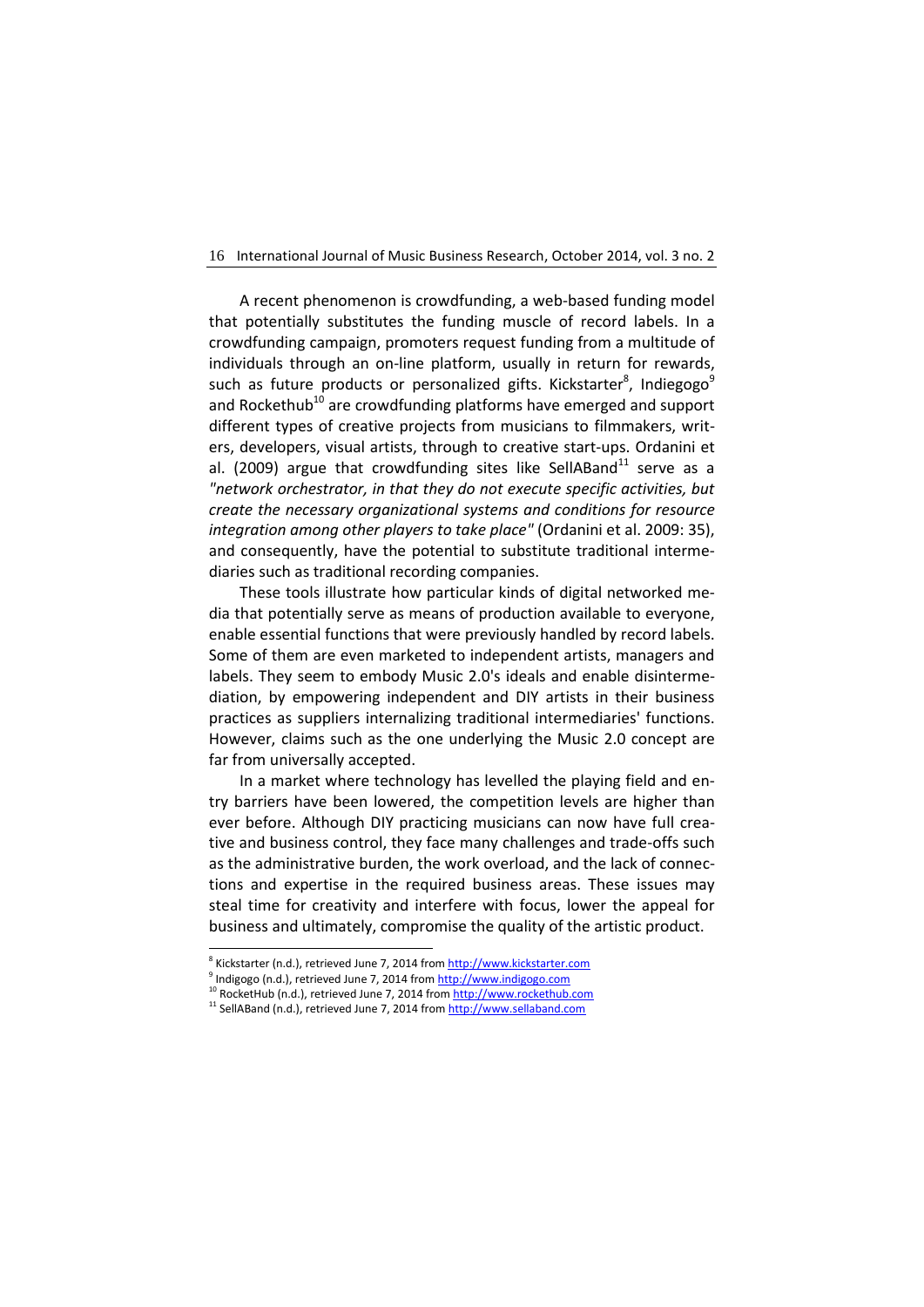The current scenario seems promising for independent music artists to leverage disintermediation and achieve success, but it is crucial to establish to what extent it is actually implemented as an effective practice within an artist's business.

# **5 Empirical support for disintermediation in an independent music business**

To be considered truly effective, a successful disintermediated approach should be observable and show the way independent music artists are building their fan base from scratch, typically what constitutes the biggest challenge for an act at the beginning. The Artic Monkeys are a meaningful example of a new act that achieved success by taking a disintermediated approach to sales and marketing. Their early success is mostly attributed to the way they engaged their fans through their MySpace<sup>12</sup> profile (Young & Collins 2010: 346).

However we need more than an isolated case to better understand this issue and therefore we must turn to empirical evidence to illustrate the scale of changes.

In his study of the German music sector, Handke (2010) focused on determining the market context and significance of self-releasers $^{13}$ among amateurs and more conventional indie record companies. Handke observes self-releasers are a "significant minority" in the indie market but observes an apparent boom among these small independent record companies in the period between 1994 and 2004, revealing what appears to be a sustained *"trend that more creators set up record companies rather than record companies picking creators to cooperate with"* (Handke 2010: 345-348). The author appoints disintermediation as one of the possible causes (along with amateurisation) that may explain the increase of market competitiveness of 'indies' in the middle of the recession of the record industry (ibid.).

-

<sup>13</sup> A self-releaser *"predominantly commercialises sound recordings by composers or performers who also work in another function in the firm or who own the firm at least in part"* (Handke 2010: 345)

<sup>&</sup>lt;sup>12</sup> Myspace (n.d.), retrieved June 7, 2014 fro[m http://www.myspace.com.](http://www.myspace.com/)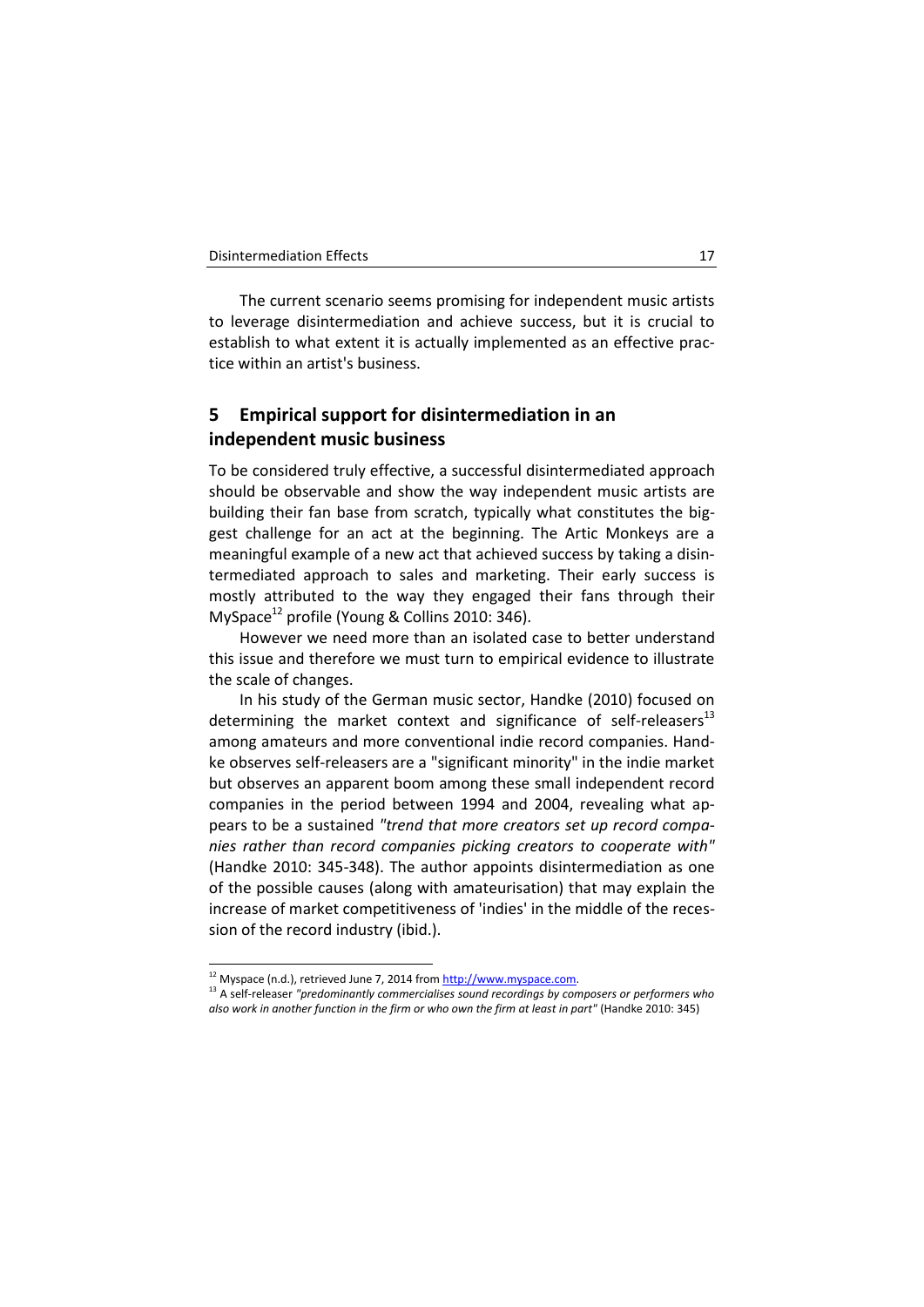Handke's findings suggest that the benefits of a disintermediated approach may have been assimilated and operationalized by a growing share of independents, allowing them to obtain more market power. Although not entirely conclusive, Handke's study supports the idea that the disintermediated approach is not only possible but also that it may be gaining relevance and critical mass. However, will disintermediation remain merely a fragment of the market or will it grow to become an established creative path? Will there ever be full disintermediation in the market? Further research has to proceed in this direction.

Other research worth considering is the Artist Revenue Streams (ARS) project led by the Future of Music Coalition (FMC) $<sup>14</sup>$ . The ARS pro-</sup> ject consists of a multi-method, cross-genre examination of US-based musicians. It used three data collection methods: face to face interviews with about 80 different musicians and composers, case studies based on the detailed financial data from 10 different individual musicians, and on-line survey data from 5,371 US-based musicians and composers. This study aims to assess the earning capacity of individual musicians concerning the diversity and dynamics of revenue streams by Future of Music Coalition (2000).

One ARS report<sup>15</sup> indicates that the majority of participants demonstrated good levels of awareness and comfort in making effective use of technology for common musician-related activities (Thomson 2012) such as communicating directly with fans, collaborating with other musicians and self-managing their careers. The report concludes that emerging technology has had a measurable impact on the careers of musicians and composers, empowering them and levelling the playing field.

Another ARS report<sup>16</sup> focuses on the impact of the team and of partnerships on the artist's revenues and concludes that some team members had more impact on income than others, and either represent

-

<sup>&</sup>lt;sup>14</sup> The Future of Music Coalition, retrieved June 8, 2014 from http://money.futureofmusic.org.

<sup>&</sup>lt;sup>15</sup> "Are Musicians Benefiting from Music Tech?", retrieved June 8, 2014 from [http://money.futureofmusic.org/are-musicians-benefiting-from-music-tech-sf-musictech](http://money.futureofmusic.org/are-musicians-benefiting-from-music-tech-sf-musictech-presentation/)[presentation/.](http://money.futureofmusic.org/are-musicians-benefiting-from-music-tech-sf-musictech-presentation/) 

<sup>&</sup>quot;Musicians' Team Mates and their Effect on Earnings", retrieved June 8, 2014 from [http://money.futureofmusic.org/teams/.](http://money.futureofmusic.org/teams/)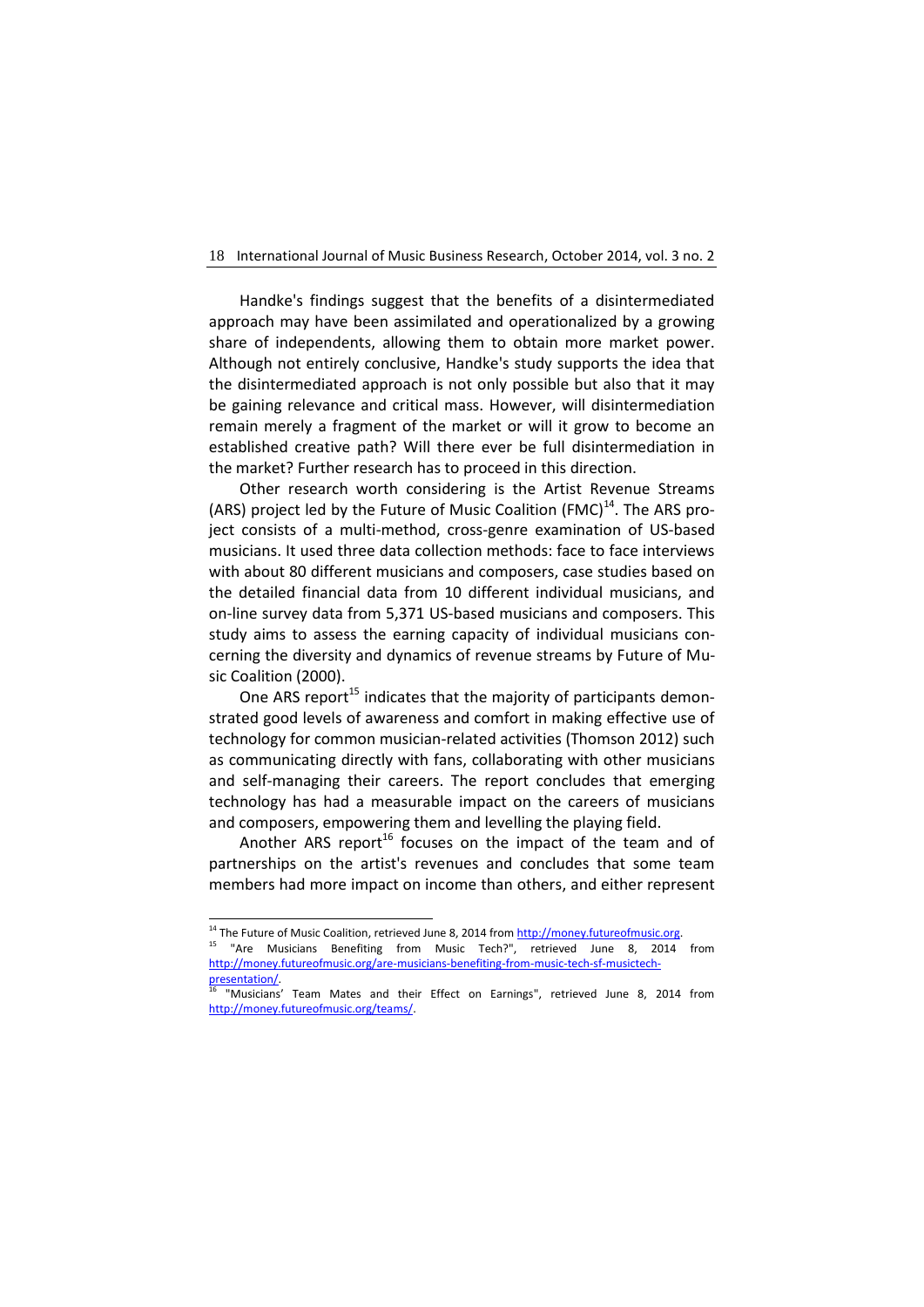-

a net positive or increase an artists' capacity. The understanding of which teammates could have a most positive impact on earnings is considered fundamental.

The final ARS study<sup>17</sup> we focus on highlights a case study of a indie composer-performer profile, which is characterized by working full time in music, and taking on several roles such as that of the performer, composer, bandleader, sideman and session musician, and reveals discriminated financial information.

The findings seem to indicate that both the efficiencies and the hypercompetitive market have been acknowledged as technological outcomes, for the good and bad. This also indicates that a mixed approach is most often taken to deal with the workload and the use of a team is highly regarded to build capacity. However, results seem to highlight the indie music artist's urge to follow the independent path. This was observable in the practice of subsidization the project with most creative freedom, through other acts and occupations through time, even by taking on more risks and costs. So would indie artists typically opt for a mixed approach, or have a dual approach? Or would this be analogue of growing a side business aside in the hope that it becomes sustainable?

In our previous research (Bernardo 2013; Bernardo & Martins 2013), we performed a multiple-case study in which seven independent music artists and professionals were selected and analysed, based on the strategic approach they had taken to business and on the evolutionary career path they had been pursuing.

The independent artists that made up our sample were selected using a range of organizational structures, business models and approaches. The spectrum of selected subjects varied from the minimal structure (Zoë Keating) with a full DIY approach, to the independent band that managed to successfully deploy a global infrastructure of physical distribution with the support of their professional manager (Metric). For the sample centre, we chose a set of independent Portuguese artists that are employing strategic approaches to business and music professionals

<sup>&</sup>quot;Case Study: Indie Rock Composer-Performer", retrieved June 8, 2014 from [http://money.futureofmusic.org/case-study-a/.](http://money.futureofmusic.org/case-study-a/)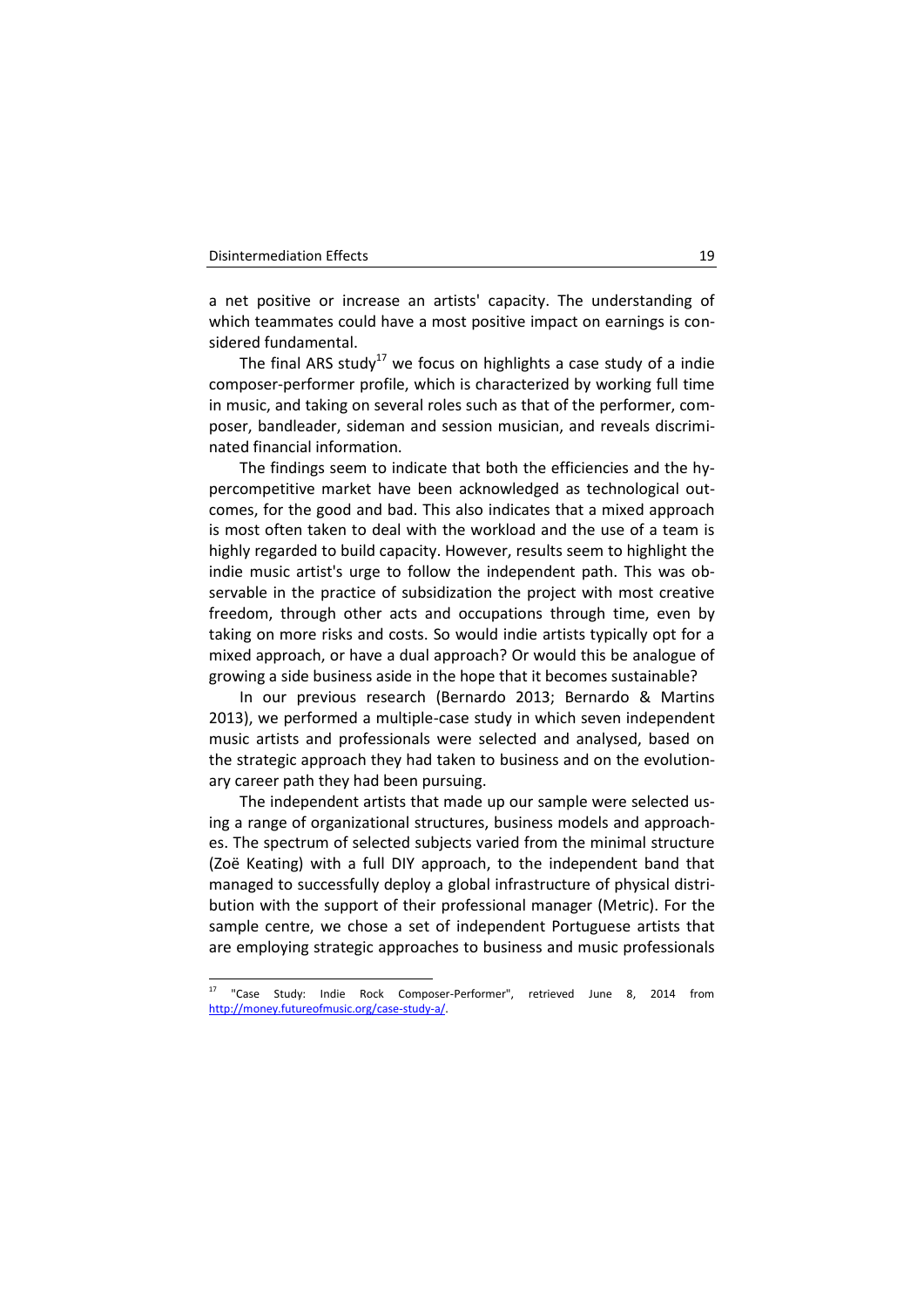that work in the independent music sector, some of them in different roles such as managers, agents, and executives at indie labels.

Among the Portuguese artists, we identified the most common pathway the option to take an initial DIY approach, followed by a flexible and mixed approach to business with the introduction of traditional intermediaries and professional services in their business models, following an initial period of growth. One project returned to the independent path, after saving enough money as result from mixed approaches towards the support of a self-release and the constitution of their own label.

Participants considered the use of digital networked media as invaluable and effective, as it increased productivity and facilitated the execution of essential business functions. Digital networked media was acknowledged as a potential alternative to traditional media and intermediaries, but with a limited and specific reach was unable to fulfil the needs of professional services and address traditional media. This was confirmed across all the Portuguese subjects, in the evolution of their practices from a strict DIY approach based on digital network media, to an approach that also focused on traditional media with the support of professional services.

We observed a highly concentrated use of digital network media technologies, supported by an attitude of resistance or lack of interest to try new platforms or to acquire more advanced or specialized ones, when the essential functions were already available. Businesssupporting technology seems to be approached as a means to an end and on a needs-only basis. For the majority of the participants, music and creativity is the core; that is the main focus rather than the technology or business. This supports the notion they tend to outsource the management of these areas to focused professionals, and are therefore inclined to adopt a mixed approach.

However, amongst all the case studies, Zoë Keating was shown to be an interesting example of the fully disintermediated approach; she has no band, no manager, no entourage, even though occasionally there is someone selling merchandise. She performs alone and usually tours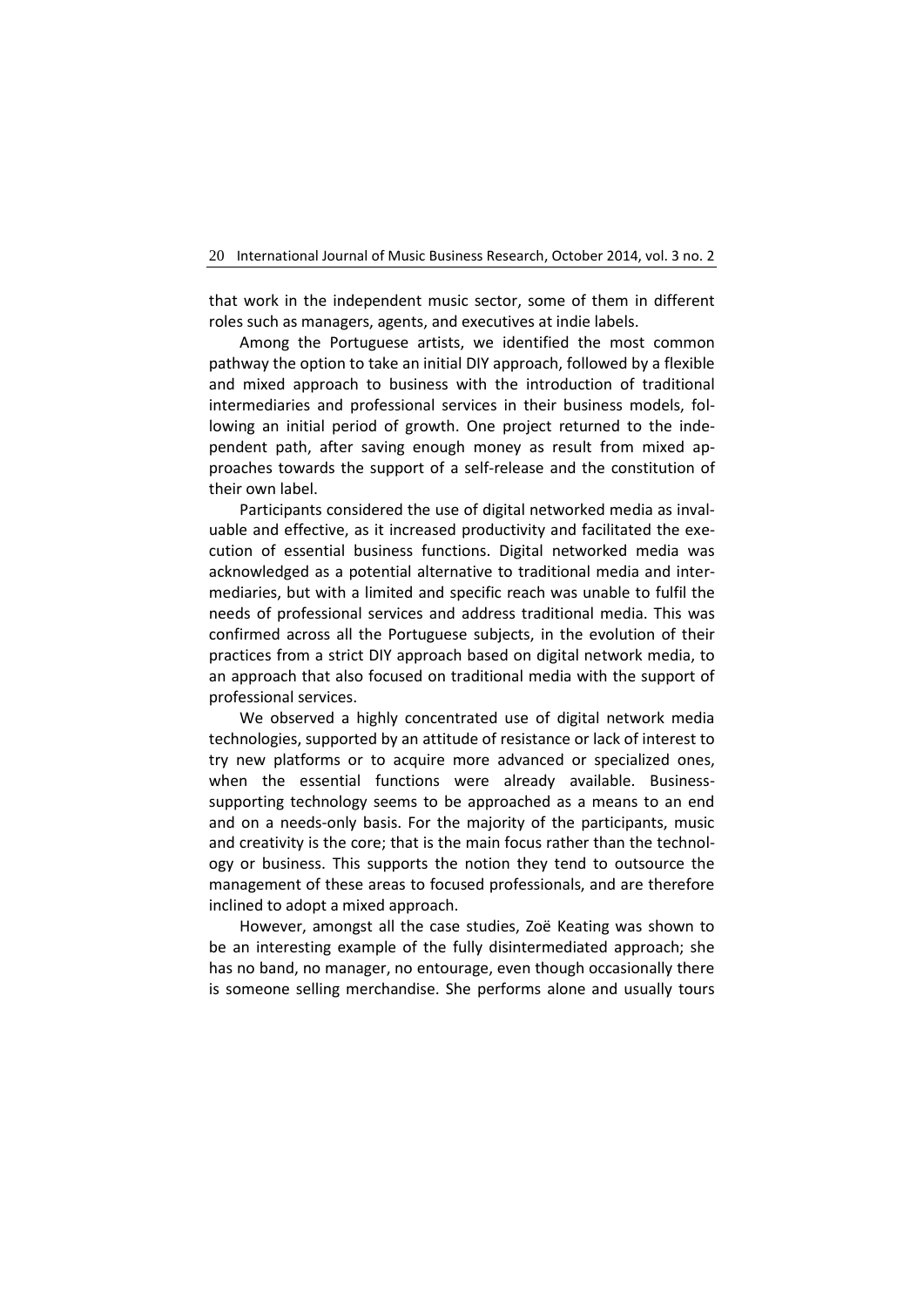with her son, her husband and a nanny, which cuts costs.<sup>18</sup> Keating's DIY and activist approaches to the music business brought her public attention. It attracted great attention because she was making good money on her own, something considered by many as an "anomaly". In fact, in 2012, Keating disclosed the details of her earnings with Spotify, Pandora, radio plays, and from her affiliation to ASCAP by releasing them publicly in a Google Doc spreadsheet (Keating, 2012a).<sup>19</sup> The document comprised all the accounting data of her online music sales and streaming from the period October 2011-March 2012, and its release made quite an impact on the community.

Keating admits that she would be in a worse financial position if she were a signed artist. She considers her instrumental cello music has very few chances of breaking through to the mainstream and that any label investing in expanding the reach of her music's would not recover its costs.

Overall, results seem to indicate that independents appear to be taking a flexible and mixed business approach that depends on their team structure, business knowledge and financial viability (Bernardo 2013). They appear to be configuring the use of intermediaries and professional services within their business models, in order to optimize revenues and workload. But the question of creative control and freedom seems to play an important factor as well.

There are some artists who are regarded as reference models that reflect the appeal of full disintermediation. Radiohead released the "In Rainbows" album independently through their own website, retaining full ownership of the recordings and compositions rights and introducing the "pay-what-you-want" model. Later in the same year, Trent Reznor announced the end of the contract between Nine Inch Nails and Interscope, presented the band as a free agent in direct relationship with their audience (NME 2007). Nevertheless, it should be noted that, even if each example demonstrated that mainstream artists could succeed

-

<sup>&</sup>lt;sup>18</sup> "On-demand touring", retrieved June 8, 2014 from

[http://www.economist.com/blogs/prospero/2013/06/music-industry.](http://www.economist.com/blogs/prospero/2013/06/music-industry) 

<sup>&</sup>quot;My Streaming data", retrieved June 8, 2014 from

[http://zoekeating.tumblr.com/post/16086277627/my-treaming-data.](http://zoekeating.tumblr.com/post/16086277627/my-treaming-data)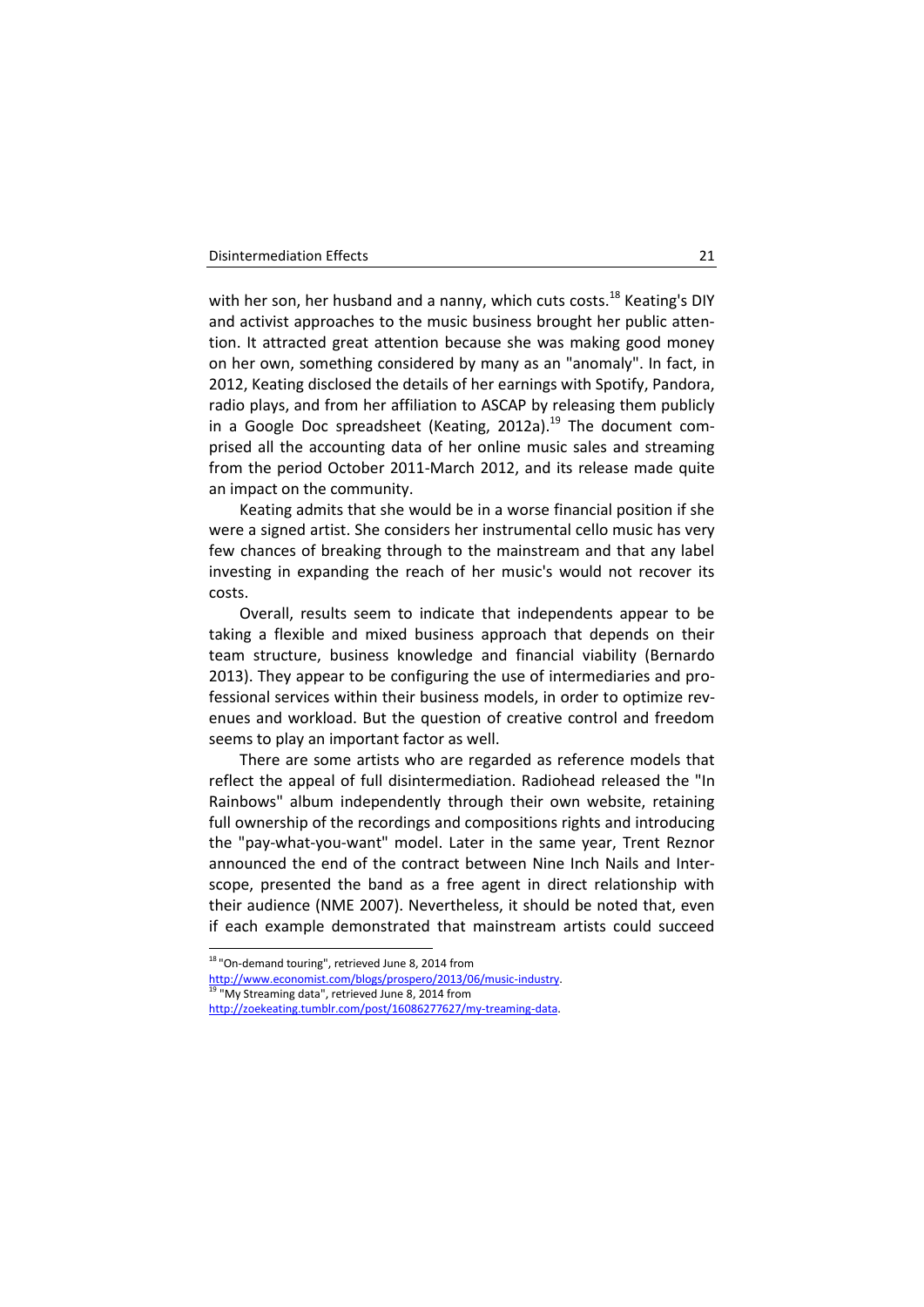with a disintermediated approach to distribution and compensation, the previous conditions that created their mainstream careers must be considered as responsible for their large fan base. In fact, these are most likely consequences of traditional intermediated careers, and the accumulated efforts of previous record labels in building their fan base are a most probable cause for the success of such actions.

# **6 How disintermediation and independence fit with media innovation**

Tschmuck (2012: 223) conceives innovation, from the perspective of innovation and creativity in the music business, as the process of collective action that leads to emergence of novelty, with changes in existing action routines. The continuous evolution that is taking place in independent music makes this sector ideal to observe innovation practices. The motivation that emerges from the political and aesthetic ideals seems to provide independents with a greater impulse to innovate. These ideals align with the socio-psychological causes for innovation appointed by (Schumpeter 1911/2008: 93):

*"First of all, there is a dream and the will to found a private kingdom, usually, though not necessarily, also a dynasty … Then there is the will to conquer: the impulse to fight, to prove oneself superior to others, to succeed for the sake, not of the fruits of success, but of success itself … Finally, there is the joy of creating, of getting things done, or simply of exercising one's energy and ingenuity."*

The aesthetics of new independent music is based on the creative urge to push new music through and takes place by breaking with the control of gatekeepers; on the one side, the academia and their strict impositions based on theory, performance practices and historical music traditions; on the other side there is the mainstream music industry, exerting market control through high-entry barriers and bottlenecks, based on safe investments in pre-established styles in the market. At the same time, the less sophisticated structures of independents give them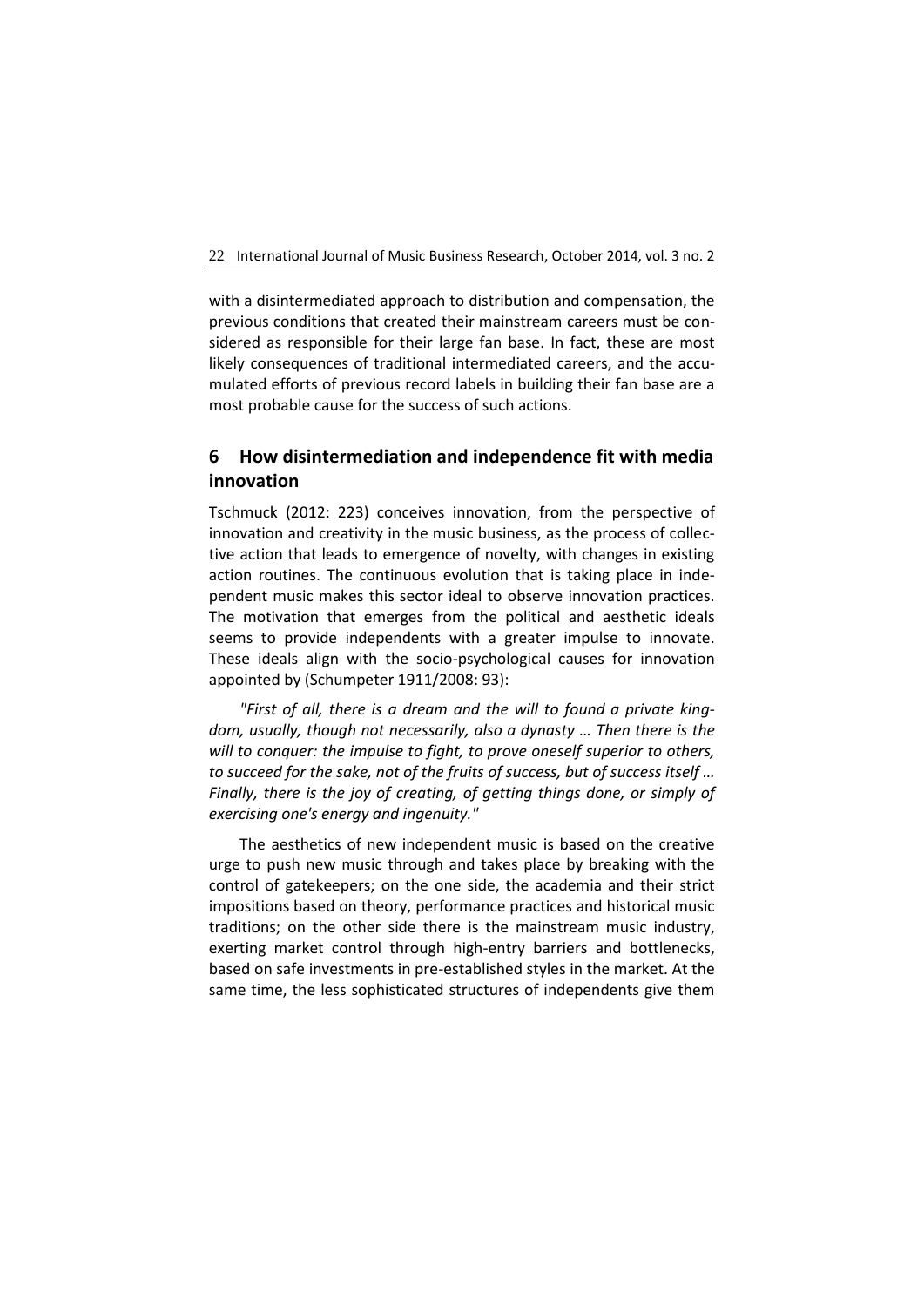more flexibility to engage and experiment with new business processes and actions. They leverage contemporary digital network media as a means of production, for their structural arrangement, technological, creative and connective affordances they provide.

Wendel (2008: 104) argues that independent artists will continue to depend on these networks for cooperation and proximity with fans, and that the future entails a progressively diverse set of models to achieve viability and sustainability. It still remains to be seen however if this will continue as an independent reality, in the process of media innovation, or if new intermediaries will control these models.

In the beginnings of the dot.com boom, between 1995 and 2000, electronic commerce was seen as a tool of disintermediation given the potential of the Internet to allow consumers to purchase products directly from producers. Sarkar et al. (2006) contend that intermediation will remain a structural feature of electronic marketplaces, given the roles of intermediaries can be multifaceted and cover a set of functions that are not easily assumed by producers. This is evidenced by events, i.e., the emergence of new intermediaries in the digital landscape (Sarkar et al. 2006). This phenomenon can be designated as reintermediation and takes place with the reintroduction of an intermediary between supplier and consumer, whenever disintermediation had previously occurred (Chircu & Kauffman 1999) or as the reformulation, realignment and pruning of intermediaries, but without total elimination (Carr 1999).

Chircu & Kauffman (1999) provide a model for the changes occurring in market interactions in terms of a cycle of three stages: (a) intermediation, (b) disintermediation and (c) re-intermediation (IDR). This cycle is repeated recurrently with the introduction of new technological innovations, and according to this model, a reintermediation stage should follow a disintermediation stage. Evidence of both disintermediation and reintermediation may be found in the dynamics of market interactions within the music industry, with the introduction of new intermediaries such as Apple, Google Music, Spotify and YouTube. In fact, YouTube has begun showing aggressive sign to indie music community,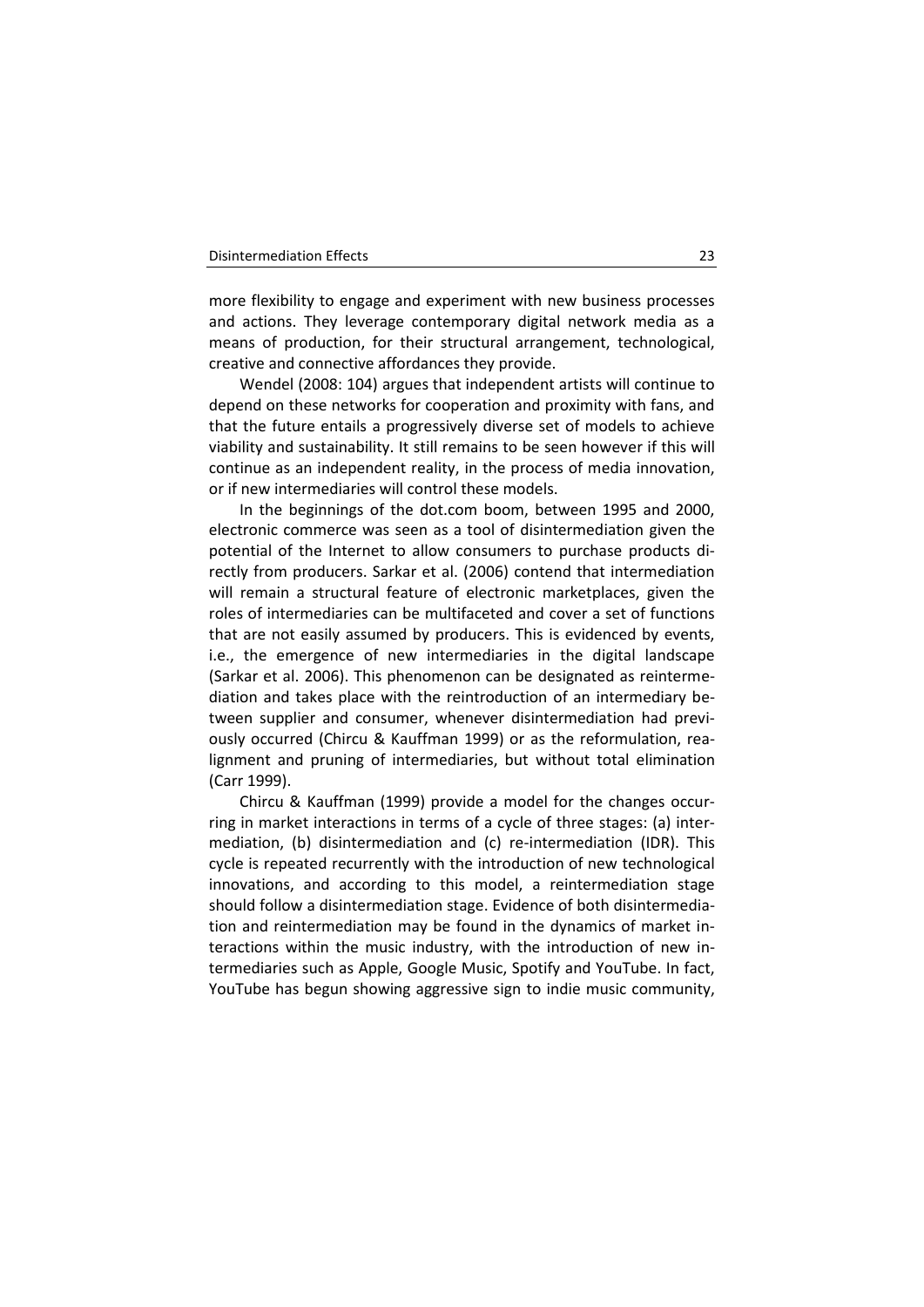as well as new intermediaries piggybacking the model such as music networks.

This is also convergent with the model of paradigm change (Tschmuck 2012: 239) that suggests we enable an increase of diversity and complexity, based on the emergence of new social actors and interactions, new technological possibilities and new music and business practices.

The innovation impulses lead to either incremental or disruptive innovation. Either the disintermediated and mixed approaches to music business by independents, or the developments in the mainstream and in digital networked media, can be framed within innovation theory. They are emergent innovation patterns and creative trajectories that among others may be eventually be controlled by new actors implementing routinization and standardization.

According to both models, it is foreseeable this diversity of actions will eventually converge to more stabilized paths, which in turn will shape and establish a new system of production, distribution and reception, new intermediaries and ultimately, a new paradigm.

# **7 Conclusion**

Considering the current phase the music industry is going through, and all the available means of production that currently exist in the digital landscape, there seems to be more than ever a great appeal for an independent, DIY or disintermediated approach.

On the one hand, we have the intrinsic motivation based on independents' political and aesthetic ideals, which provides them with a greater innovation impulse. In addition the independents' less sophisticated structures give them the flexibility to engage and experiment with new business processes and actions.

On the other hand, we have the affordances and conditions offered by digital networked media as means of production available to everyone. Digital networked media are designed with affordances that pro-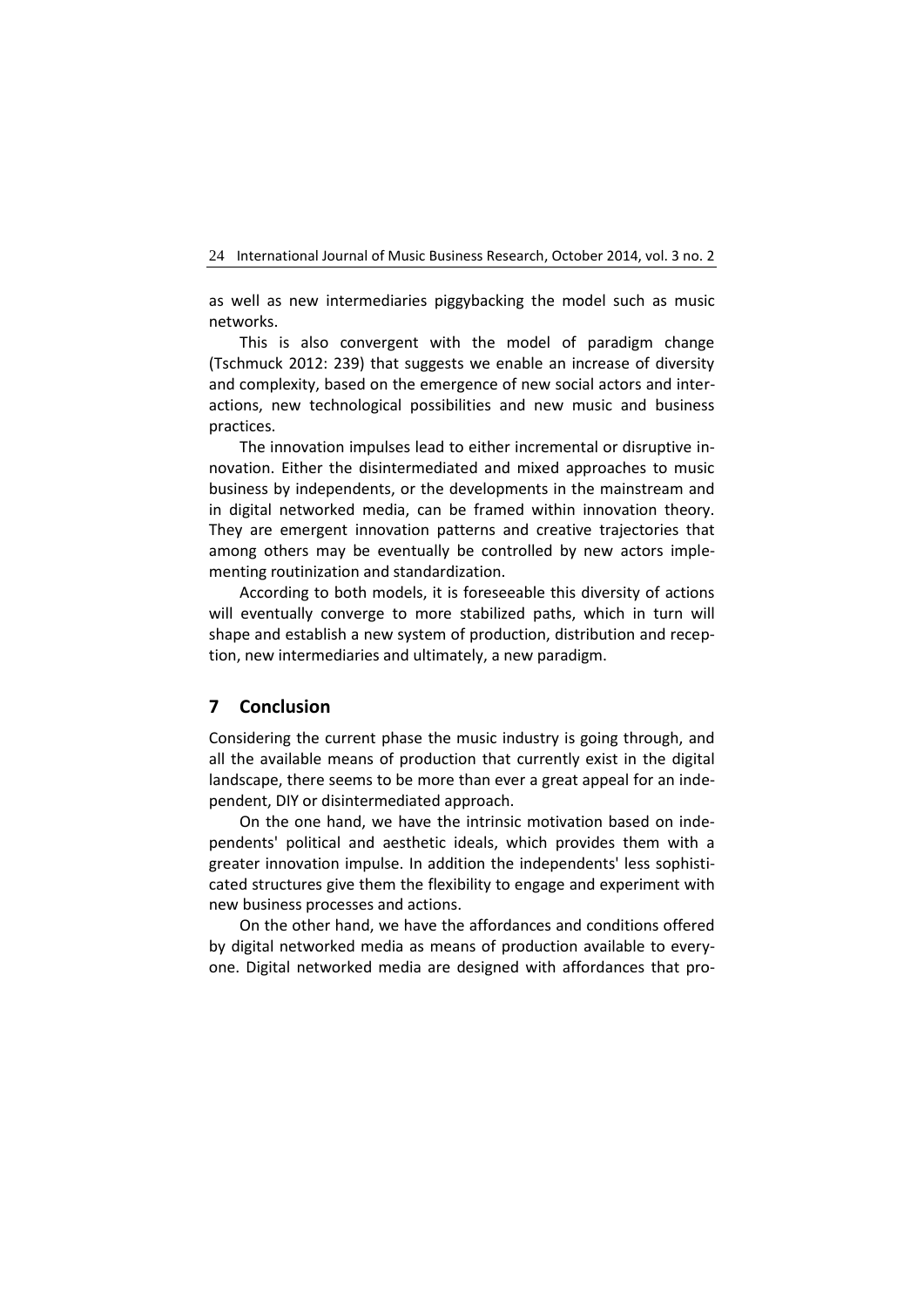vide cues about the importance of their functions and that allow ordinary people to easily operationalize them.

The general argument that has been gaining attention and dividing opinions claims that digital network media enable independent and DIY music artists to fulfil their business needs, and provide a closer, stronger, and more meaningful connection with their fans. It also helps digital network media to attract users and gain traction and market power. Contemporary mainstream examples of success strengthen this ideology and reinforce the dissemination of these practices.

We argue that although the disintermediated approach is possible, the mixed approach seems to be more effective and efficient for independent music artists. In fact, the disintermediated approach may be successfully operationalized, which is demonstrated by an apparent sustained upward trend in the market share of self-releasers. Nevertheless, this approach is residual and highly dependent of the idiosyncrasies of each case, such as the organizational structure, business knowledge, technological skills, financial availability and fan base. The mixed approach appears to be a mature choice, most commonly adopted and leading to greater creative freedom and higher revenues. This may provide the necessary competitive advantage to deal with the hypercompetitive music field.

Moreover, we argue that this context, apparently favourable to a disintermediated approach, may be elusive and based on the conditions and characteristics of a transitional stage that is part of recurrent cycle. This is convergent with both the IDR cycle model (Chircu & Kauffman 1999) and the model of paradigm change (Tschmuck 2012) that suggest that this cycle iterates with the introduction of disruptive technological innovations in the direction of a new system of production, distribution and reception, new intermediaries, and ultimately, a new paradigm.

## **8 References**

Benjamin, R., & Wigand, R. (1995) "Electronic Markets and Virtual Value Chains on the Information Superhighway", MIT Sloan Management Review, Winter 1995, pp. 62–72,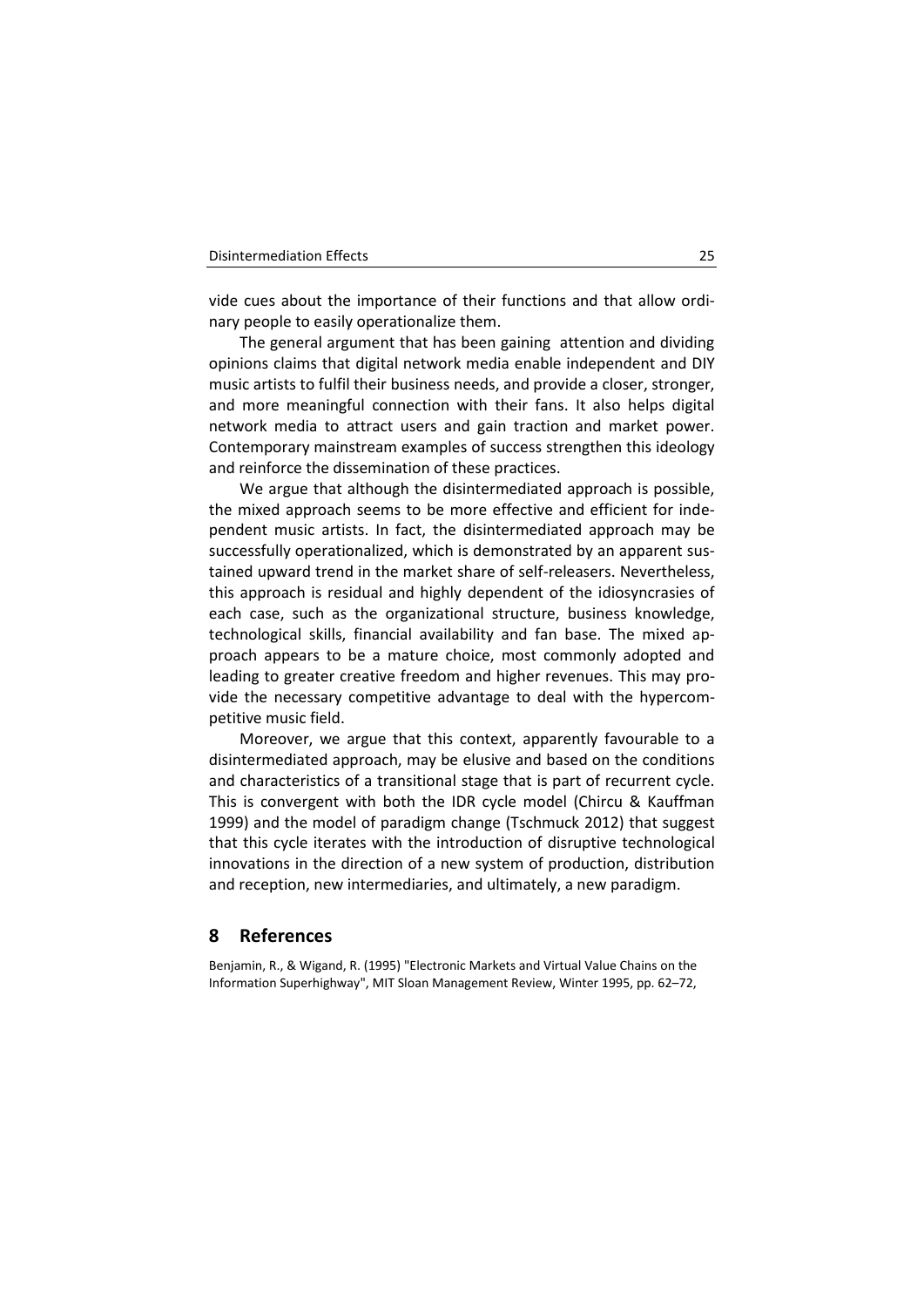retrieved fro[m http://sloanreview.mit.edu/article/electronic-markets-and-virtual-value](http://sloanreview.mit.edu/article/electronic-markets-and-virtual-value-chains-on-the-information-superhighway/)[chains-on-the-information-superhighway/](http://sloanreview.mit.edu/article/electronic-markets-and-virtual-value-chains-on-the-information-superhighway/)

Benkler, Y. (2006) The Wealth of Networks: How Social Production Transforms Markets and Freedom, Yale University Press, New Haven and London.

Bernardo, F. (2013) The Impact of Disintermediation on Independent Music Business Models. PhD thesis, Universidade Católica Portuguesa.

Bernardo, F. & Martins, L. G. (2013) Disintermediation effects in the music business – A return to old times ? Conference paper presented at the 4<sup>th</sup> Vienna Music Business Research Days, June 20-21, 2013.

Carr, N. G. (1999) "Hypermediation: Commerce as Clickstream", Harvard Business Review, vol. 77, pp. 43–47 retrieved from [http://www.nicholasgcarr.com/articlesmt/archives/hypermediation\\_commerce.shtml](http://www.nicholasgcarr.com/articlesmt/archives/hypermediation_commerce.shtml)

Chircu, A. M. & Kauffman, R. J. (1999) "Strategies for Internet Middlemen in the Intermediation/Disintermediation/Reintermediation Cycle", Electronic Markets - The International Journal of Electronic Commerce and Business Media, vol. 9, no. 2, pp. 109–117.

Dahl, K. (2009) A Change is Gonna Come: The Future of Copyright and the Artist/Record Label Relationship in the Music Industry, master thesis, College of Law, University of Saskatchewan, Saskatoon.

Gellman, R. (1996) "Disintermediation and the Internet", Government Information Quarterly, vol. 13, no. 1, pp. 1–8.

Hesmondhalgh, D. (1999) "Indie: The Institutional Politics and Aesthetics of a popular music genre", Cultural Studies, vol. 13, no. 1, pp. 37–41. doi:http://dx.doi.org/10.1080/095023899335365

Hibbett, R. (2005) "What Is Indie Rock?" Popular Music and Society, vol. 28, no. 1, pp. 55–77. doi:10.1080/0300776042000300972

Hracs, B. J. (2012) "A Creative Industry in Transition: The Rise of Digitally Driven Independent Music Production", Growth and Change, vol. 43, no. 3, pp. 442–461.

Leyshon, A. (2009) "The Software Slump: digital music, the democratisation of technology and the decline of the recording studio sector within the musical economy", Environment and Planning A, vol. 41, no. 6, pp. 1309–1331.

NME (2007) "Nine Inch Nails: 'We're free agents'", NME, retrieved June 07, 2013, from <http://www.nme.com/news/nine-inch-nails/31657>

Ordanini, A., Miceli, L., Pizzetti, M. & Parasuraman, A. (2009) "Crowdfunding: Transforming customers into investors through innovative service platforms", Journal of Service Management, vol. 22, no. 4, pp. 443–470.